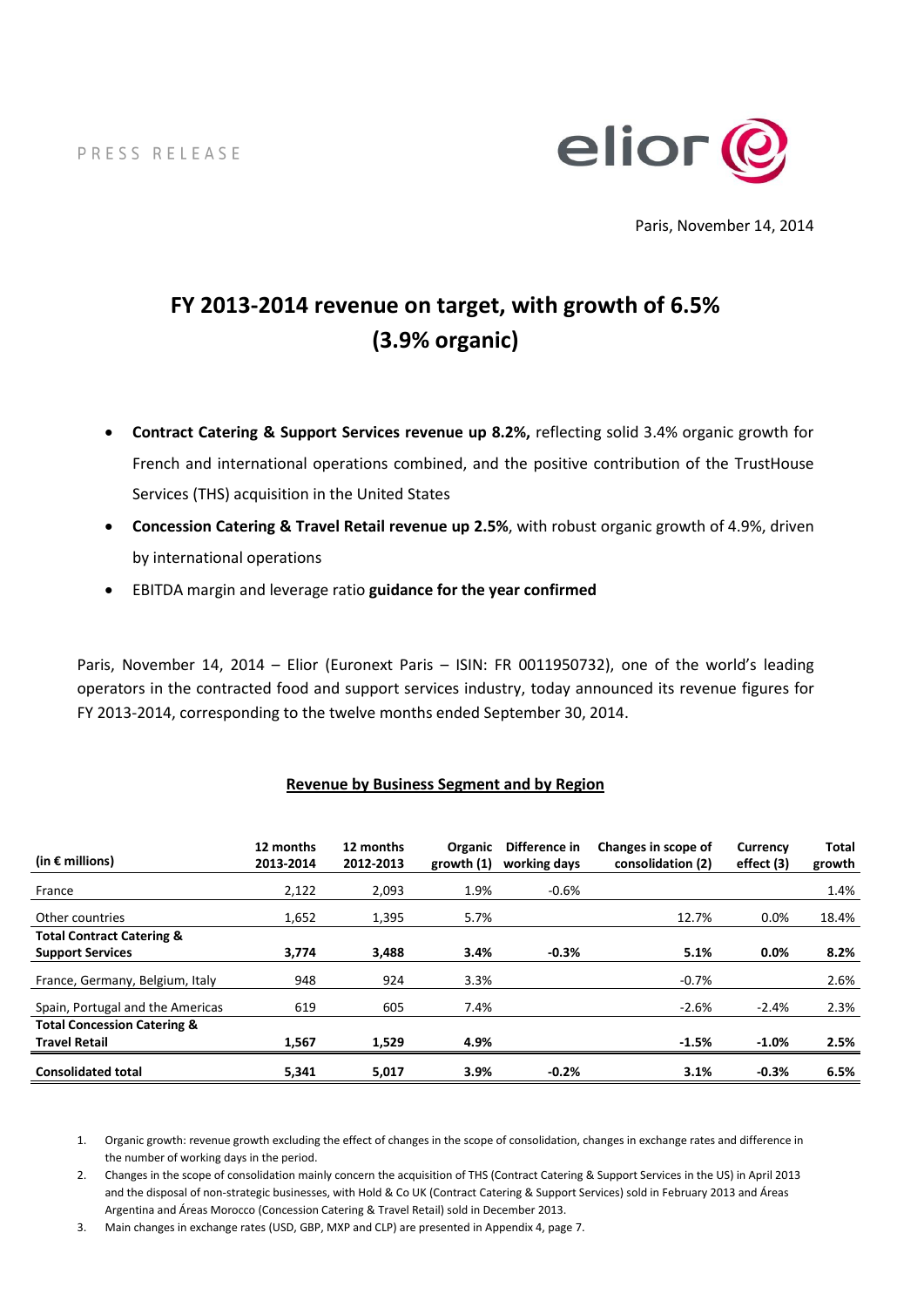

**Consolidated revenue for FY 2013-2014 was €5,341 million,** up by 6.5% on FY 2012-2013, and in line with the Group's targets. This year-on-year rise – which was achieved despite a moribund economic environment in Europe – was supported by 3.9% organic growth, or 3.7% after the negative impact of the difference in the number of working days in the Contract Catering business in France. The 2013 acquisition of THS in the United States contributed an additional 3.1% to revenue growth during the year, net of the effect of the disposal of non-strategic businesses (Hold & Co UK and Honoré James in France and the Group's Concession Catering subsidiaries in Argentina and Morocco). Changes in exchange rates had a 0.3% negative impact on revenue, mainly due to the US dollar, Mexican peso and Chilean peso.

> \* \* \*

**→ Contract Catering & Support Services** revenue rose by €286 million, or 8.2%, during FY 2013-2014, to €3,774 million, representing 71% of Group consolidated revenue.

Organic revenue growth for the segment amounted to 3.4% (or 3.1% adjusted for the calendar effect in France), reflecting high business volumes in the fourth quarter of the fiscal year.

The acquisition of THS had a €181 million positive revenue impact, and changes in scope of consolidation drove a 5.1% increase in revenue overall.

Changes in exchange rates did not significantly impact the segment's revenue during the period.

**In France**, strengthened sales teams and innovative and targeted offerings buoyed the Group's commercial momentum, fueling a 1.9% revenue rise on an organic basis despite the difficult economic backdrop.

- Business & Industry revenue edged up year on year in spite of a negative calendar effect in the first and fourth quarters, with sales supported by the start-up of new contracts for clients such as EDF and in corrections facilities. The client retention rate remained high, at over 94%, and several major new contracts were signed, including the intercompany restaurant contract for the Carpe Diem Tower in the Défense business district in Paris.
- The Education market also reported revenue growth despite a negative calendar effect in the first and third quarters, thanks to improved attendance during the period and a positive price effect.
- Revenue in the Healthcare market increased for all types of client establishment, driven by both satisfactory business development and higher revenue from existing contracts.

**In international markets**, the recovery in Spain took hold and all of the Group's operating regions saw sustained business development. Revenue climbed 18.4% to €1,652 million, reflecting 5.7% organic growth and 12.7% external growth essentially coming from the THS acquisition in the United States.

- Organic growth was high in the Business & Industry market, with an upswing in business in Spain and the start-up of the Itinere and Telecom Italia contracts in Italy.
- Revenue in the Education market was also up year on year, primarily driven by operations in the United States and robust performances in Spain (despite a negative calendar effect) and the United Kingdom.
- In the Healthcare market, THS made a significant revenue contribution and growth reported for Spain, Portugal and the United Kingdom offset the impact of a revenue decrease in Italy.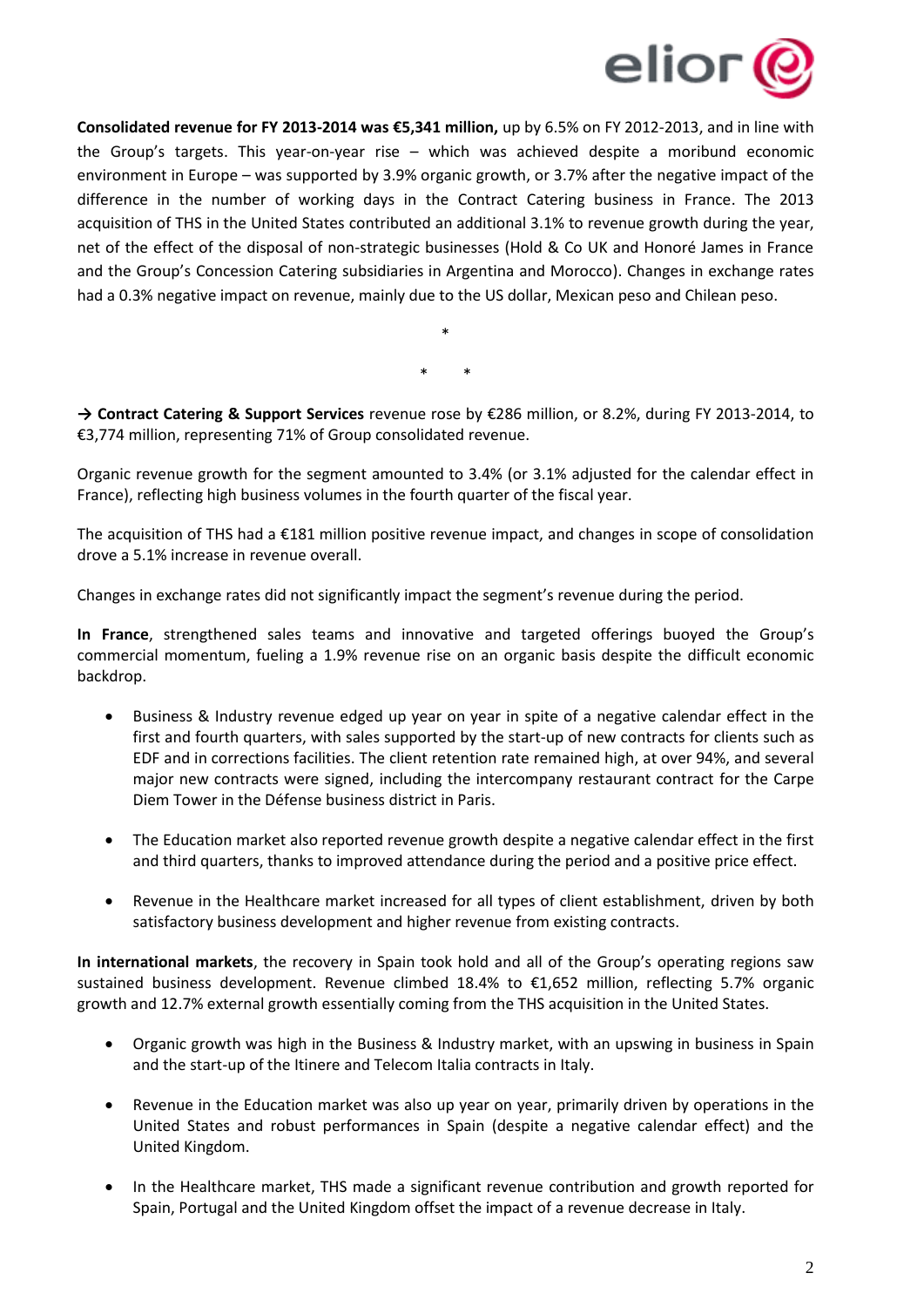

**→ Concession Catering & Travel Retail** revenue for FY 2013-2014 advanced by €38 million, or +2.5% year on year, to €1,566 million, representing 29% of Group consolidated revenue.

Organic growth in FY 2013-2014 was 4.9%, spiking in the third quarter before levelling back in the last quarter to the overall growth rate for the year despite the impact of the Air France pilots strike in September. The disposal of non-strategic businesses (Hold & Co in the United Kingdom, Honoré James in France, and the Group's Concession Catering subsidiaries in Argentina and Morocco) trimmed 1.5% off revenue for the full twelve months.

Changes in exchange rates – notably for the US dollar, Chilean peso and Mexican peso – had a 1.0% negative effect during the year.

Revenue generated by the segment in France, Germany, Belgium and Italy rose 2.6% compared with FY 2012-2013, reaching €948 million and reflecting 3.3% organic growth.

- In the Motorways market, Germany and Italy enjoyed strong growth, propelled by the opening of new service areas, which offset a slight revenue decrease in France where business was weighed down by the country's consumer spending levels.
- The Airports market posted overall revenue growth, fueled by a sharp upturn in business in Italy, higher air passenger traffic and the opening of new points of sale, notably at Basel-Mulhouse and Rome airports. The Air France pilot strike resulted in an estimated €2 million loss of revenue.
- The City Sites & Leisure market experienced a contraction in revenue, mainly due to the fact that certain biennial trade fairs in France took place in FY 2012-2013 but not in FY 2013-2014. This negative effect was, however, partly offset by robust growth reported in Germany as a result of the opening of the Center Parcs Bostalsee resort. At the same time, business at railway stations in France held firm, led by the success of newly-opened points of sale, especially at Gare de Lyon in Paris, demonstrating resilience in a subdued economic climate.

In Spain, Portugal and the Americas, overall organic growth of 7.4% drove FY 2013-2014 revenue up to €619 million.

- The ramp-up of our new motorway service areas in the United States more than offset the effect of continued (albeit moderating) softness in business in Spain for the year as a whole.
- The Airports market reported a revenue increase, driven by the strong performance delivered by new points of sale at Madrid Barajas and Barcelona airports in Spain and at U.S. airports.

\* \* \*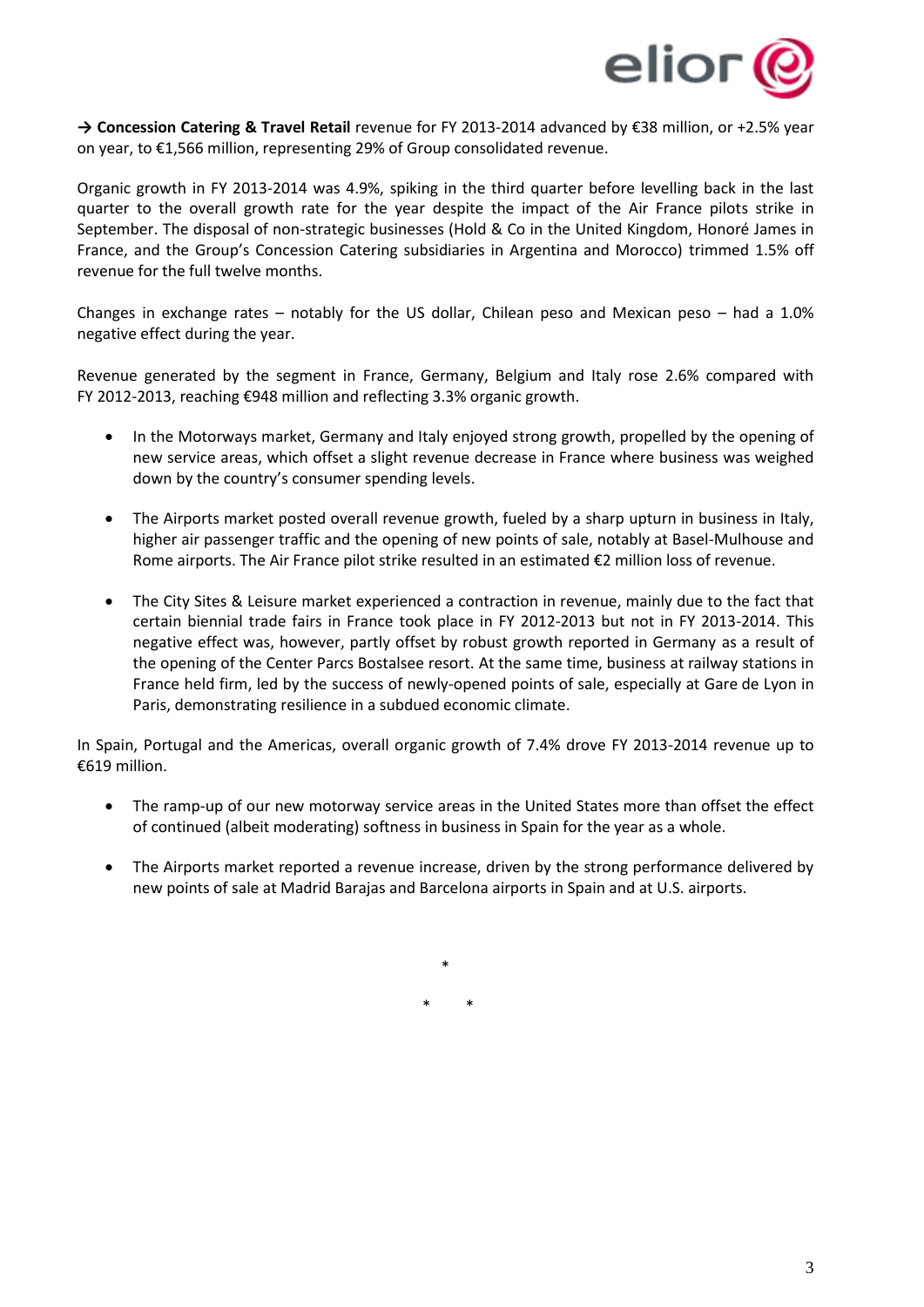

### **Outlook**

In view of revenue performance for the year and additional provisional data available, the Group confirms its FY 2013-2014 profitability and leverage targets, namely:

- an EBITDA margin of around 8.4% of revenue; and

- a leverage ratio (based on the definition in the Group's financing agreements) of less than 3.25x as at September 30, 2014, reflecting the high level of cash generation during the fiscal year.

**Upcoming financial** communications**:** FY 2013-2014 results and outlook for FY 2014-2015: December 11, 2014 at 5:45 p.m. (CET)

**Appendix 1:** Breakdown of FY 2013-2014 revenue by region

**Appendix 2:** Breakdown of FY 2013-2014 revenue by market

**Appendix 3**: Fourth-quarter FY 2013-2014 revenue by business segment, market and region

**Appendix 4**: Exchange rates and currency effects for FY 2013-2014

## About Elior

Founded in 1991. Elior has grown into one of the world's leading operators in the contracted food and support services industry, generating revenue of €5,016.9 million in FY 2012-2013 through 17,500 restaurants and points of sale in 13 countries. Driven by an unwavering commitment to excellence, our 105,000 passionately professional employees provide personalized catering and service solutions on a daily basis to 3.7 million customers in the business & industry, education, healthcare, leisure and travel markets, taking genuine care of each and every person they serve. We place particular importance on corporate social responsibility and have been a member of the United Nations Global Compact since 2004. Our corporate philosophy – which is centered on quality and innovation as well as relations with others and the community at large – is clearly reflected in our motto: "Because the whole experience matters".

Please visit our website at www.elior.com for further information.

Press contact Jacques Suart - jacques.suart@elior.com - +33 (0) 1 40 19 50 96 Anne Isabelle Gros - anne-isabelle.gros@elior.com - +33 (0) 1 40 19 47 37 Investor relations Marie de Scorbiac - marie.descorbiac@elior.com - +33 (0) 1 40 19 51 09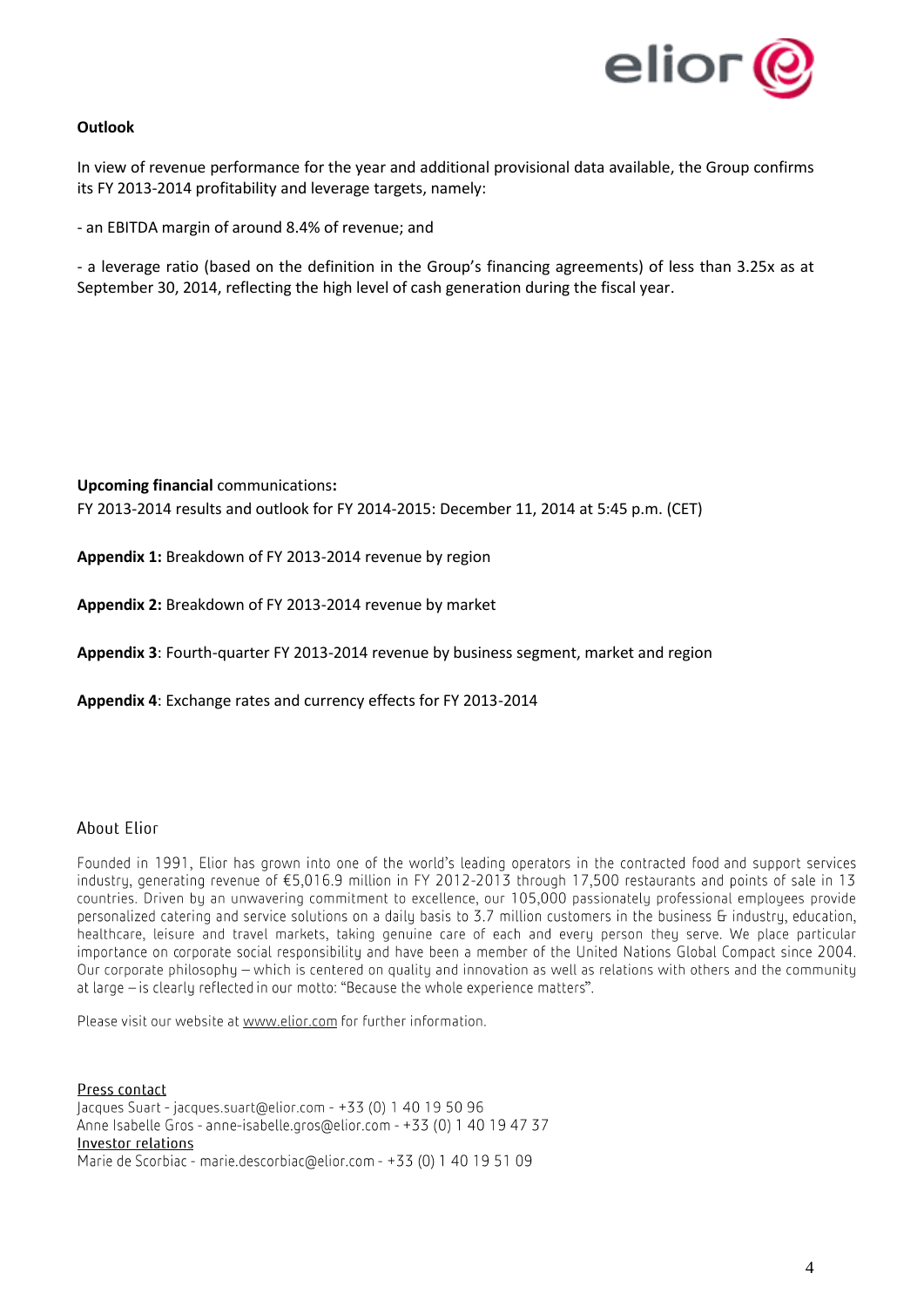

# **APPENDIX 1:** Breakdown of FY 2013-2014 revenue by region

| (in $\epsilon$ millions)  | 12 months<br>2013-2014 | 12 months<br>2012-2013 | <b>Organic</b><br>growth $(1)$ | Difference in<br>working days | Changes in scope of<br>consolidation (2) | <b>Currency</b><br>effect (3) | Total<br>growth |
|---------------------------|------------------------|------------------------|--------------------------------|-------------------------------|------------------------------------------|-------------------------------|-----------------|
| France                    | 2.829                  | 2.814                  | 1.2%                           | $-0.4%$                       | $-0.2%$                                  |                               | 0.5%            |
| Other European countries  | 1.933                  | 1.802                  | 7.2%                           |                               | $-0.2%$                                  | 0.3%                          | 7.3%            |
| Rest of the world         | 579                    | 401                    | 8.1%                           |                               | 41.3%                                    | $-5.0%$                       | 44.5%           |
| <b>Consolidated total</b> | 5.341                  | 5.017                  | 3.9%                           | $-0.2%$                       | 3.1%                                     | $-0.3%$                       | 6.5%            |

**APPENDIX 2:** Breakdown of FY 2013-2014 revenue by market

| (in $\epsilon$ millions)                                        | 12 months<br>2013-2014 | 12 months<br>2012-2013 | Organic<br>growth $(1)$ | Difference in<br>working days | Changes in scope of<br>consolidation (2) | Currency<br>effect (3) | Total<br>growth |
|-----------------------------------------------------------------|------------------------|------------------------|-------------------------|-------------------------------|------------------------------------------|------------------------|-----------------|
| <b>Business &amp; Administration</b>                            | 1,723                  | 1,616                  | 5.2%                    | $-0.4%$                       | 1.6%                                     | 0.2%                   | 6.6%            |
| Education                                                       | 1,050                  | 977                    | 1.9%                    | $-0.6%$                       | 6.2%                                     | $-0.1%$                | 7.4%            |
| Healthcare                                                      | 1,001                  | 895                    | 1.9%                    |                               | 10.2%                                    | $-0.3%$                | 11.8%           |
| <b>Total Contract Catering &amp;</b><br><b>Support Services</b> | 3,774                  | 3,488                  | 3.4%                    | $-0.3%$                       | 5.1%                                     | 0.0%                   | 8.2%            |
| Motorways                                                       | 575                    | 546                    | 5.7%                    |                               |                                          | $-0.4%$                | 5.3%            |
| Airports                                                        | 623                    | 590                    | 9.1%                    |                               | $-2.1%$                                  | $-1.4%$                | 5.6%            |
| City Sites & Leisure                                            | 368                    | 392                    | $-2.5%$                 |                               | $-2.6%$                                  | $-1.0\%$               | $-6.1%$         |
| <b>Total Concession Catering &amp;</b><br><b>Travel Retail</b>  | 1,567                  | 1,529                  | 4.9%                    |                               | $-1.5%$                                  | $-1.0%$                | 2.5%            |
| <b>Consolidated total</b>                                       | 5,341                  | 5,017                  | 3.9%                    | $-0.2%$                       | 3.1%                                     | $-0.3%$                | 6.5%            |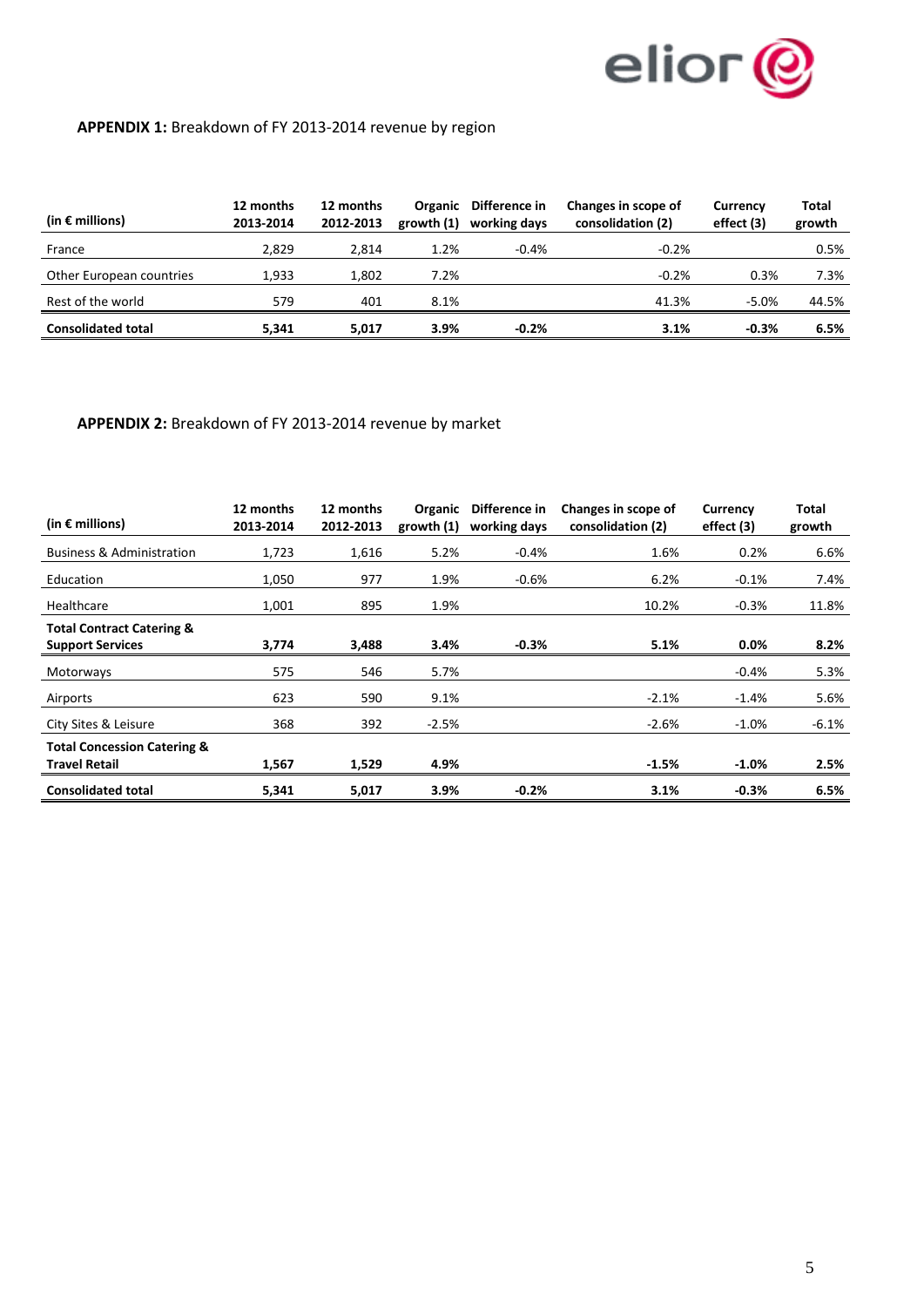

#### **APPENDIX 3**: Fourth-quarter FY 2013-2014 revenue by business segment, market and region

#### **Revenue by business segment and by region**

| (in $\epsilon$ millions)               | 4 <sup>th</sup> quarter<br>2013-2014 | 4 <sup>th</sup> quarter<br>2012-2013 | Organic<br>growth $(1)$ | Difference in<br>working days | Changes in scope of<br>consolidation (2) | <b>Currency</b><br>effect (3) | Total<br>growth |
|----------------------------------------|--------------------------------------|--------------------------------------|-------------------------|-------------------------------|------------------------------------------|-------------------------------|-----------------|
| France                                 | 470                                  | 461                                  | 2.0%                    | $0.0\%$                       |                                          | 0.0%                          | 2.0%            |
| Other countries                        | 352                                  | 320                                  | 9.2%                    |                               | $-0.2%$                                  | 0.9%                          | 9.9%            |
| <b>Total Contract Catering &amp;</b>   |                                      |                                      |                         |                               |                                          |                               |                 |
| <b>Support Services</b>                | 822                                  | 781                                  | 4.9%                    | 0.0%                          | $-0.1%$                                  | 0.4%                          | 5.2%            |
| France, Germany, Belgium,              | 290                                  | 276                                  | 5.1%                    |                               | 0.0%                                     | 0.0%                          | 5.1%            |
| Spain, Portugal and the                | 188                                  | 188                                  | 3.6%                    |                               | $-2.8%$                                  | $-0.7%$                       | 0.2%            |
| <b>Total Concession Catering &amp;</b> |                                      |                                      |                         |                               |                                          |                               |                 |
| <b>Travel Retail</b>                   | 478                                  | 464                                  | 4.5%                    |                               | $-1.1%$                                  | $-0.3%$                       | 3.1%            |
| <b>Consolidated total</b>              | 1.300                                | 1.245                                | 4.8%                    | 0.0%                          | $-0.5%$                                  | 0.1%                          | 4.4%            |

#### **Revenue by region**

| (in $\epsilon$ millions)  | 4 <sup>th</sup> quarter<br>2013-2014 | 4 <sup>th</sup> quarter<br>2012-2013 | growth (1) | Organic Difference in<br>working days | Changes in scope of<br>consolidation (2) | <b>Currency</b><br>effect (3) | Total<br>growth |
|---------------------------|--------------------------------------|--------------------------------------|------------|---------------------------------------|------------------------------------------|-------------------------------|-----------------|
| France                    | 681                                  | 673                                  | 1.2%       | 0.0%                                  | 0.0%                                     | $0.0\%$                       | 1.2%            |
| Other European countries  | 472                                  | 423                                  | 10.8%      |                                       | $-0.5%$                                  | 1.2%                          | 11.6%           |
| Rest of the world         | 146                                  | 148                                  | 3.6%       |                                       | $-2.6%$                                  | $-2.3%$                       | $-1.3%$         |
| <b>Consolidated total</b> | 1.300                                | 1.245                                | 4.8%       | 0.0%                                  | $-0.5%$                                  | 0.1%                          | 4.4%            |

#### **Revenue by market**

| (in $\epsilon$ millions)               | 4 <sup>th</sup> quarter<br>2013-2014 | 4 <sup>th</sup> quarter<br>2012-2013 | growth(1) | Organic Difference in<br>working days | Changes in scope of<br>consolidation (2) | Currency<br>effect (3) | <b>Total</b><br>growth |
|----------------------------------------|--------------------------------------|--------------------------------------|-----------|---------------------------------------|------------------------------------------|------------------------|------------------------|
| <b>Business &amp; Administration</b>   | 409                                  | 374                                  | 9.7%      | $-0.8%$                               | $-0.5%$                                  | 1.0%                   | 9.5%                   |
| Education                              | 166                                  | 163                                  | $-0.5%$   | 1.7%                                  | 0.3%                                     | $-0.1%$                | 1.4%                   |
| Healthcare                             | 247                                  | 244                                  | 1.3%      |                                       | 0.3%                                     | $-0.4%$                | 1.3%                   |
| <b>Total Contract Catering &amp;</b>   |                                      |                                      |           |                                       |                                          |                        |                        |
| <b>Support Services</b>                | 822                                  | 781                                  | 4.9%      | $0.0\%$                               | $-0.1%$                                  | 0.4%                   | 5.2%                   |
| Motorways                              | 195                                  | 184                                  | 5.8%      |                                       | 0.0%                                     | $-0.1%$                | 5.7%                   |
| Airports                               | 190                                  | 182                                  | 7.1%      |                                       | $-2.2%$                                  | $-0.3%$                | 4.5%                   |
| City Sites & Leisure                   | 94                                   | 98                                   | $-2.8%$   |                                       | $-1.2%$                                  | $-0.6%$                | $-4.5%$                |
| <b>Total Concession Catering &amp;</b> |                                      |                                      |           |                                       |                                          |                        |                        |
| <b>Travel Retail</b>                   | 478                                  | 464                                  | 4.5%      |                                       | $-1.1%$                                  | $-0.3%$                | 3.1%                   |
| <b>Consolidated total</b>              | 1,300                                | 1.245                                | 4.8%      | 0.0%                                  | $-0.5%$                                  | 0.1%                   | 4.4%                   |

1. Organic growth: revenue growth excluding the effect of changes in the scope of consolidation, changes in exchange rates and difference in the number of working days in the period.

2. Changes in the scope of consolidation mainly concern the acquisition of THS (Contract Catering & Support Services in the US) in April 2013 and the disposal of non-strategic businesses, with Hold & Co UK (Contract Catering & Support Services) sold in February 2013 and Áreas Argentina and Áreas Morocco (Concession Catering & Travel Retail) sold in December 2013.

3. Main changes in exchange rates (USD, GBP, MXP and CLP) are presented in Appendix 4, page 7.